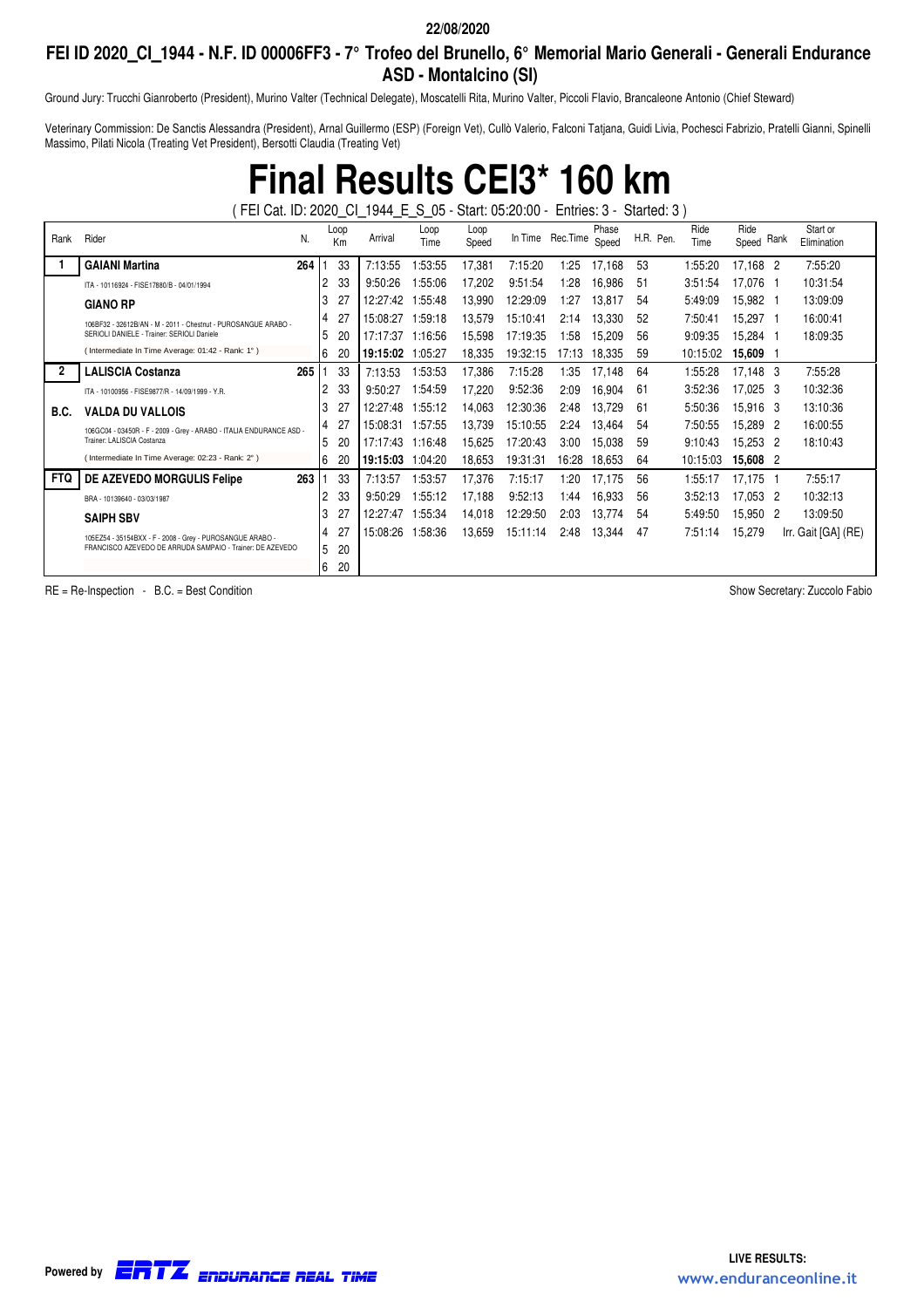## **FEI ID 2020\_CI\_1944 - N.F. ID 00006FF3 - 7° Trofeo del Brunello, 6° Memorial Mario Generali - Generali Endurance**

Ground Jury: Trucchi Gianroberto (President), Murino Valter (Technical Delegate), Moscatelli Rita, Murino Valter, Piccoli Flavio, Brancaleone Antonio (Chief Steward) **ASD - Montalcino (SI)**

Veterinary Commission: De Sanctis Alessandra (President), Arnal Guillermo (ESP) (Foreign Vet), Cullò Valerio, Falconi Tatjana, Guidi Livia, Pochesci Fabrizio, Pratelli Gianni, Spinelli Massimo, Pilati Nicola (Treating Vet President), Bersotti Claudia (Treating Vet)

# **Final Results CEI3\* 140 km**

( FEI Cat. ID: 2020\_CI\_1944\_E\_S\_06 - Start: 05:40:00 - Entries: 7 - Started: 7 )

| Rank           | Rider<br>N.                                                                                                      | Loop<br>Km |    | Arrival  | Loop<br>Time | Loop<br>Speed |          | In Time Rec. Time | Phase<br>Speed |    | H.R. Pen. | Ride<br>Time      | Ride<br>Speed Rank |     | Start or<br>Elimination |
|----------------|------------------------------------------------------------------------------------------------------------------|------------|----|----------|--------------|---------------|----------|-------------------|----------------|----|-----------|-------------------|--------------------|-----|-------------------------|
| -1             | <b>FONDI Emanuele</b><br>258                                                                                     |            | 33 | 7:30:57  | 1:50:57      | 17,846        | 7:36:55  | 5:58              | 16,935         | 52 |           | 1:56:55           | 16,935 5           |     | 8:16:55                 |
|                | ITA - 10015235 - 014133/G - 12/12/1987                                                                           | 2          | 33 | 9:58:30  | 1:41:35      | 19,491        | 10:01:10 | 2:40              | 18,993         | 63 |           | 3:41:10           | 17,905             | - 1 | 10:41:10                |
| B.C.           | <b>SOCRATE DEL MA</b>                                                                                            | 3          | 27 | 12:28:04 | 1:46:54      | 15,154        | 12:31:19 | 3:15              | 14,707         | 61 |           | 5:31:19           | 16,842 1           |     | 13:21:19                |
|                | 105SK97 - 25531G/AN - G - 2011 - Bay - PUROSANGUE ARABO - SOCIETA'<br>AGRICOLA DEL MA' - Trainer: FONDI Emanuele | 4          | 27 | 15:11:16 | 1:49:57      | 14,734        | 15:15:51 | 4:35              | 14,144         | 59 |           | 7:25:51 16,149    |                    | - 1 | 16:05:51                |
|                | (Intermediate Rec. Time Average: 04:07 - Rank: 2°)                                                               | 5          | 20 | 17:16:14 | 1:10:23      | 17,049        | 17:26:39 | 10:25             | 17,049         | 54 |           | 8:36:14 16,272 1  |                    |     |                         |
| $\overline{2}$ | <b>SALVATI Aurora</b><br>261                                                                                     |            | 33 | 7:32:01  | 1:52:01      | 17.676        | 7:33:08  | 1:07              | 17.501         | 47 |           | 1:53:08           | 17.501 2           |     | 8:13:08                 |
|                | ITA - 10091830 - FISE60267/B - 02/08/1997                                                                        | 2          | 33 | 10:02:43 | 1:49:35      | 18,068        | 10:04:34 | 1:51              | 17,768         | 52 |           | 3:44:34 17.634 2  |                    |     | 10:44:34                |
|                | <b>NEVOSU</b>                                                                                                    | 3          | 27 | 12:33:28 | 1:48:54      | 14.876        | 12:36:03 | 2:35              | 14.531         | 55 |           | 5:36:03           | 16.605             | - 2 | 13:26:03                |
|                | 105FA50 - 29926BXX - M - 2006 - Bay - ANGLO ARABO - GALLO PAOLO -<br>Trainer: SALVATI Aurora                     | 4          | 27 | 15:23:46 | 1:57:43      | 13.762        | 15:36:09 | 12:23             | 12,452         | 64 |           | 7:46:09           | 15.446             | - 3 | 16:26:09                |
|                | (Intermediate Rec. Time Average: 04:29 - Rank: 3°)                                                               | 5          | 20 | 17:52:00 | 1:25:51      | 13,978        | 18:04:26 | 12:26             | 13,978         | 61 |           | 9:12:00 15,217 2  |                    |     |                         |
| 3              | 256<br><b>BRAIDO Daniel</b>                                                                                      |            | 33 | 7:31:04  | 1:51:04      | 17.827        | 7:34:46  | 3:42              | 17.252         | 57 |           | 1:54:46           | 17.252 3           |     | 8:14:46                 |
|                | ITA - 10085027 - FISE8949/T - 03/10/1985                                                                         | 2          | 33 | 10:02:38 | 1:47:52      | 18.356        | 10:06:24 | 3:46              | 17.737         | 64 |           | 3:46:24 17.491 3  |                    |     | 10:46:24                |
|                | <b>PLUNDISS DU BIENN</b>                                                                                         | 3          | 27 | 12:40:41 | 1:54:17      | 14.175        | 12:48:58 | 8:17              | 13.217         | 50 |           | 5:48:58 15.990 4  |                    |     | 13:38:58                |
|                | 106DJ04 - 28678T/AN - G - 2012 - Grey - PUROSANGUE ARABO - BRAIDO<br>DANIEL - Trainer: BRAIDO Daniel             | 4          | 27 | 15:45:33 | 2:06:35      | 12.798        | 15:51:13 | 5:40              | 12.250         | 53 |           | 8:01:13 14.962 4  |                    |     | 16:41:13                |
|                | (Intermediate Rec. Time Average: 05:21 - Rank: 4°)                                                               | 5          | 20 | 18:02:04 | 1:20:51      | 14.842        | 18:09:54 | 7:50              | 14.842         | 55 |           | 9:22:04 14.945 3  |                    |     |                         |
| 4              | <b>BRUNELLI Alessandra</b><br>257                                                                                |            | 33 | 7:35:20  | 1:55:20      | 17.168        | 7:37:06  | 1:46              | 16.909         | 55 |           | 1:57:06           | 16.909 7           |     | 8:17:06                 |
|                | ITA - 10037279 - FISE10463/G - 25/11/1965                                                                        | 2          | 33 | 10:11:07 | 1:54:01      | 17.366        | 10:13:08 | 2:01              | 17.064         | 54 |           | 3:53:08           | 16.986             | - 5 | 10:53:08                |
|                | <b>RAHIA</b>                                                                                                     | 3          | 27 | 12:58:27 | 2:05:19      | 12.927        | 13:02:03 | 3:36              | 12.566         | 59 |           | 6:02:03           | 15.412 5           |     | 13:52:03                |
|                | 103HX49 - 19291G - F - 2005 - Bay - ARABO - Alessandra BRUNELLI - Trainer:<br><b>BRUNELLI Alessandra</b>         | 4          | 27 | 16:19:50 | 2:27:47      | 10.962        | 16:23:45 | 3:55              | 10.679         | 59 |           | 8:33:45 14.015 5  |                    |     | 17:13:45                |
|                | (Intermediate Rec. Time Average: 02:49 - Rank: 1°)                                                               | 5          | 20 | 18:40:01 | 1:26:16      | 13.910        | 18:52:34 | 12:33             | 13.910         | 64 |           | 10:00:01 14:000 4 |                    |     |                         |
| <b>FTQ</b>     | 259<br><b>IACCHELLI Andrea</b>                                                                                   |            | 33 | 7:34:17  | 1:54:17      | 17.325        | 7:36:56  | 2:39              | 16.933         | 56 |           | 1:56:56           | 16.933 6           |     | 8:16:56                 |
|                | ITA - 10013934 - 011253/G - 09/07/1967                                                                           | 2          | 33 | 10:05:11 | 1:48:15      | 18.291        | 10:08:51 | 3:40              | 17.692         | 62 |           | 3:48:51           | 17.304 4           |     | 10:48:51                |
|                | <b>NIMES</b>                                                                                                     | 3          | 27 | 12:36:35 | 1:47:44      | 15.037        | 12:46:04 | 9:29              | 13.821         | 56 |           | 5:46:04           | 16.124 3           |     | 13:36:04                |
|                | 103ZL86 - 11805E/AN - G - 2006 - Chestnut - PUROSANGUE ARABO -<br>TURRINI MARCELLA - Trainer: IACCHELLI Andrea   | 4          |    | 15:23:48 | 1:47:44      | 15.037        | 15:34:53 | 11:05             | 13.634         | 59 |           | 7:44:53 15.488 2  |                    |     | 16:24:53                |
|                |                                                                                                                  | 5          | 20 | 17:34:20 | 1:09:27      | 17.279        | 17:47:38 | 13:18             | 17.279         | 58 |           | 8:54:20 15.721    |                    |     | Irr. Gait [GA]          |
| <b>FTQ</b>     | <b>TAVASSOLI ASLI Carolina</b><br>260                                                                            |            | 33 | 7:35:19  | 1:55:19      | 17.170        | 7:36:45  | 1:26              | 16.959         | 58 |           | 1:56:45           | 16.959 4           |     | 8:16:45                 |
|                | ITA - 10046087 - FISE4123/P - 26/03/1993                                                                         | 2          | 33 | 10:11:06 | 1:54:21      | 17,315        | 10:13:54 | 2:48              | 16.901         | 64 |           | 3:53:54           | 16.930 6           |     | 10:53:54                |
|                | <b>CROSS FLOW</b>                                                                                                | 3          | 27 | 12:59:34 | 2:05:40      | 12.891        | 13:09:13 | 9:39              | 11,972         | 59 |           | 6:09:13           | 15,113             |     | Irr. Gait [GA]          |
|                | 104MC36 - 03168R - F - 2006 - GRIGIO - ANGLO ARABO - ITALIA<br>ENDURANCE ASD - Trainer: LALISCIA Costanza        | 4          | 27 |          |              |               |          |                   |                |    |           |                   |                    |     |                         |
|                |                                                                                                                  | 5          | 20 |          |              |               |          |                   |                |    |           |                   |                    |     |                         |
| <b>FTQ</b>     | <b>TARDUCCI Nicola</b><br>262                                                                                    |            | 33 | 7:30:33  | 1:50:33      | 17,910        | 7:31:47  | 1:14              | 17,713         | 50 |           | 1:51:47 17.713 1  |                    |     | 8:11:47                 |
|                | ITA - 10015250 - 005434/F - 14/05/1984                                                                           | 2          | 33 | 9:58:07  | 1:46:20      | 18.621        | 10:01:07 | 3:00              | 18.110         | 55 |           | 3:41:07 17.909    |                    |     | Irr. Gait [GA]          |
|                | <b>LADY DI POGGIOVALLE</b>                                                                                       | 3          | 27 |          |              |               |          |                   |                |    |           |                   |                    |     |                         |
|                | 105KV88 - 13477F/AN - F - 2010 - Grey - PUROSANGUE ARABO - TARDUCCI<br>NICOLA - Trainer: TARDUCCI Nicola         | 4          | 27 |          |              |               |          |                   |                |    |           |                   |                    |     |                         |
|                |                                                                                                                  | 5          | 20 |          |              |               |          |                   |                |    |           |                   |                    |     |                         |

B.C. = Best Condition Show Secretary: Zuccolo Fabio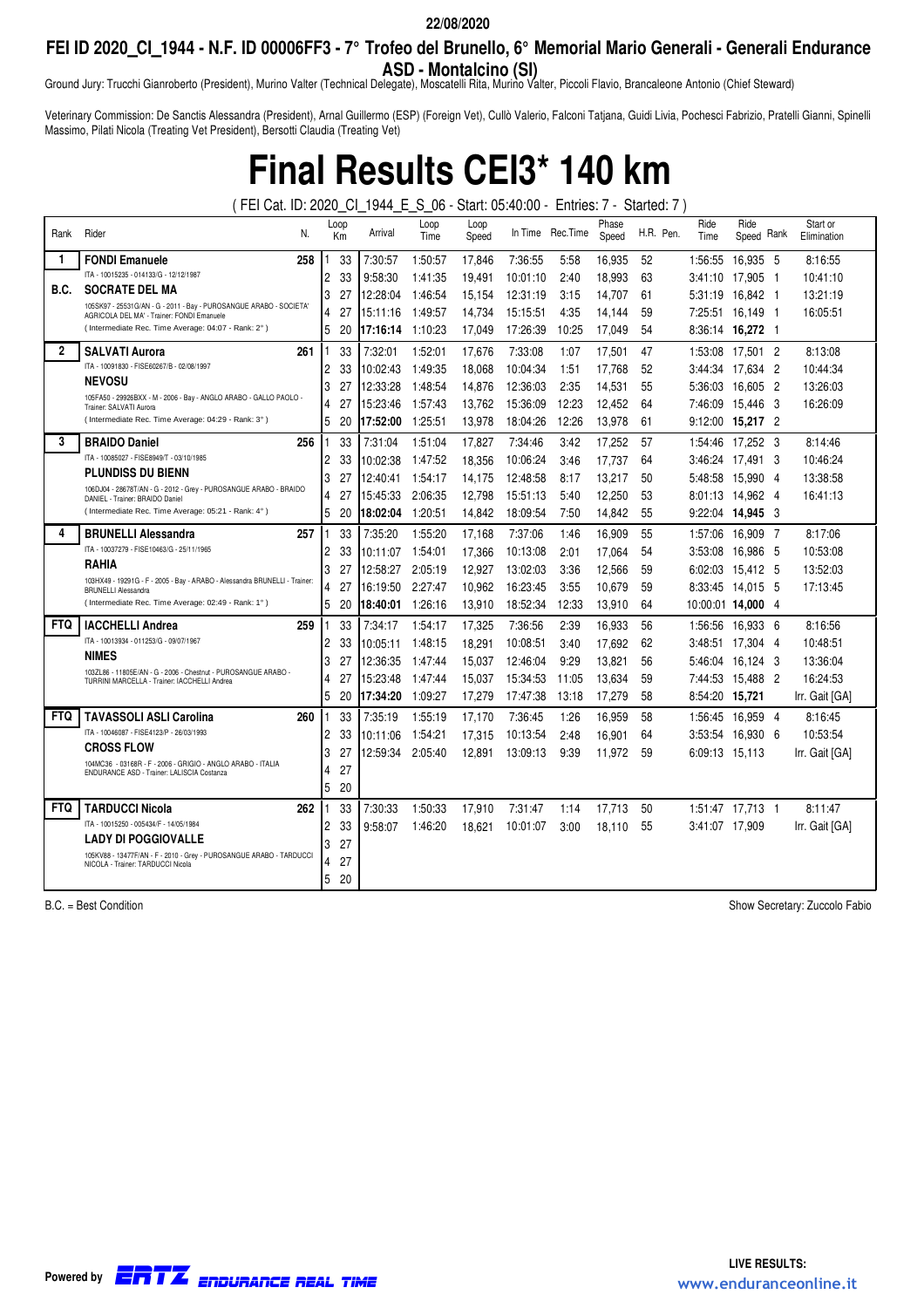## **FEI ID 2020\_CI\_1944 - N.F. ID 00006FF3 - 7° Trofeo del Brunello, 6° Memorial Mario Generali - Generali Endurance ASD - Montalcino (SI)**

Ground Jury: Trucchi Gianroberto (President), Murino Valter (Technical Delegate), Moscatelli Rita, Murino Valter, Piccoli Flavio, Brancaleone Antonio (Chief Steward)

Veterinary Commission: De Sanctis Alessandra (President), Arnal Guillermo (ESP) (Foreign Vet), Cullò Valerio, Falconi Tatjana, Guidi Livia, Pochesci Fabrizio, Pratelli Gianni, Spinelli Massimo, Pilati Nicola (Treating Vet President), Bersotti Claudia (Treating Vet)

**Final Results CEI2\* 120 km**

( FEI Cat. ID: 2020\_CI\_1944\_E\_S\_03 - Start: 06:00:00 - Entries: 17 - Started: 17 )

| Rank         | Rider<br>N.                                                                                             | Loop<br>Кm           | Arrival                             | Loop<br>Time    | Loop<br>Speed    | In Time              | Rec.Time      | Phase<br>Speed   | H.R. Pen. | Ride<br>Time       | Ride<br>Rank<br>Speed                 | Start or<br>Elimination |
|--------------|---------------------------------------------------------------------------------------------------------|----------------------|-------------------------------------|-----------------|------------------|----------------------|---------------|------------------|-----------|--------------------|---------------------------------------|-------------------------|
| 1            | 253<br>VIZZINI CARLO                                                                                    | 33                   | 7:47:31                             | 1:47:31         | 18,416           | 7:49:45              | 2:14          | 18,041           | 59        | 1:49:45            | 18,041 2                              | 8:29:45                 |
| B.C.         | ITA - 10045066 - FISE14980/M - 23/08/1990<br>IRIS DI AMBELIA                                            | 33<br>2              | 10:10:38                            | 1:40:53         | 19,627           | 10:14:58             | 4:20          | 18,818           | 58        | 3:34:58            | 18,421 1                              | 10:54:58                |
|              | 106OV38 - 26751M/AN - F - 2013 - BAIO - PUROSANGUE ARABO -<br>RAGAZZO CORRADO - Trainer:                | 3<br>27              | 12:33:29                            | 1:38:31         | 16,444           | 12:38:54             | 5:25          | 15,587           | 64        | 5:18:54            | 17,498<br>- 1                         | 13:28:54                |
|              | (Intermediate In Time Average: 04:00 - Rank: 4°)                                                        | 4<br>27              | 15:05:57 1:37:03                    |                 | 16,692           | 15:18:25             | 12:28         | 16,692           | 57        | 6:55:57            | 17,310 1                              |                         |
| $\mathbf{2}$ | 241<br><b>DI MATTEO Jacopo</b><br>ITA - 10017694 - 000808/S - 07/04/1982                                | 33                   | 7:56:23                             | 1:56:23         | 17,013           | 7:58:21              | 1:58          | 16,730           | 55        | 1:58:21            | 16,730 5                              | 8:38:21                 |
|              | AIGOUAL ELIAS                                                                                           | 33<br>2              | 10:40:10                            | 2:01:49         | 16,254           | 10:43:07             | 2:57          | 15,870           | 57        | 4:03:07            | 16,288<br>-5                          | 11:23:07                |
|              | 104RF40 - 04426S - M - 2008 - Grey - ARABO - DI MATTEO JACOPO -<br>Trainer: DI MATTEO Jacopo            | 3<br>27              | 13:28:16                            | 2:05:09         | 12,944           | 13:31:39             | 3:23          | 12,604           | 59        | 6:11:39            | -2<br>15,014                          | 14:21:39                |
|              | (Intermediate In Time Average: 02:46 - Rank: 1°)                                                        | 4<br>27              |                                     |                 | 15.963           | 16:15:11             | 12:03         | 15,963           | 54        | 7:53:08            | 15,218 2                              |                         |
| 3            | <b>VIADA DE VIVERO Boni</b><br>251<br>CHI - 10067265 - FISE21909/R - 29/10/1994                         | 33                   | 7:58:02                             | 1:58:02         | 16,775           | 8:02:12              | 4:10          | 16,203           | 58        | 2:02:12            | 16,203 10                             | 8:42:12                 |
|              | <b>AS EMBRUJO</b><br>106LO99 - G - 2012 - Bay - - Establos Al-Shaalan - Trainer: GOMEZ                  | 2<br>33              | 10:43:53                            | 2:01:41         | 16,272           | 10:46:42             | 2:49          | 15,904           | 59        | 4:06:42            | 16,052 8                              | 11:26:42                |
|              | MARTINEZ Pedro Pablo                                                                                    | 3<br>27              | 13:36:17                            | 2:09:35         | 12,502           | 13:39:23             | 3:06          | 12,210           | 57        | 6:19:23            | 14,708<br>- 4                         | 14:29:23                |
|              | (Intermediate In Time Average: 03:22 - Rank: 3°)                                                        | 4<br>27              |                                     |                 | 16,869           | 16:16:08             | 10:43         | 16,869           | 59        |                    |                                       |                         |
| 4            | 255<br><b>MAGGIO Federica Eva</b><br>ITA - 10083299 - FISE36724/B - 06/03/1995                          | 33                   | 7:59:08                             | 1:59:08         | 16,620           | 8:02:35              | 3:27          | 16,152           | 58        | 2:02:35            | 16,152 11                             | 8:42:35                 |
|              | ALBAN<br>106QZ72 - 33999BXX - M - 2011 - Bay - SELLA ITALIANO - MENOLFI DARIO -                         | 2<br>33              | 10:43:10                            | 2:00:35         | 16,420           | 10:48:36             | 5:26          | 15,712           | 56        |                    | 4:08:36 15,929 12                     | 11:28:36                |
|              | Trainer: ZAPPETTINI Luca                                                                                | 3<br>27<br>27<br>4   | 13:38:12 2:09:36                    |                 | 12,500<br>14,146 | 13:42:40<br>16:39:59 | 4:28<br>12:48 | 12,084<br>14,146 | 59<br>59  | 6:22:40            | 14,582 6<br>8:17:11 14.482 4          | 14:32:40                |
| 5            | (Intermediate In Time Average: 04:27 - Rank: 5°)                                                        |                      |                                     |                 |                  |                      |               |                  |           |                    |                                       |                         |
|              | <b>ANGELI Marco</b><br>238<br>ITA - 10087092 - FISE32935/G - 30/01/1980                                 | 33<br>33<br>2        | 8:00:24<br>10:43:55 2:01:13         | 2:00:24         | 16,445           | 8:02:42              | 2:18<br>3:48  | 16,137<br>15,838 | 62<br>61  | 2:02:42<br>4:07:43 | 16,137 12<br>15,986<br>- 9            | 8:42:42<br>11:27:43     |
|              | <b>UTOPIA</b><br>106PM00 - 26156G/AN - F - 2013 - Bay - PUROSANGUE ARABO - ALVES                        | 3<br>27              | 13:38:13 2:10:30                    |                 | 16,334<br>12,414 | 10:47:43<br>13:41:30 | 3:17          | 12,109           | 59        | 6:21:30            | - 5<br>14,626                         | 14:31:30                |
|              | VARGAS TALYSSA - Trainer: ANGELI Marco<br>(Intermediate In Time Average: 03:08 - Rank: 2°)              | 4<br>27              | 16:31:51                            | 2:00:21         | 13,461           | 16:37:56             | 6:05          | 13,461           | 58        | 8:21:51            | 14,347 5                              |                         |
| 6            | <b>DE ROMA Giuseppe</b><br>240                                                                          | 33                   | 8:03:14                             | 2:03:14         | 16,067           | 8:05:08              | 1:54          | 15,823           | 56        | 2:05:08            | 15,823 15                             | 8:45:08                 |
|              | ITA - 10056574 - 4671/H - 03/06/1990                                                                    | 33<br>2              | 10:38:51                            | 1:53:43         | 17,412           | 10:43:41             | 4:50          | 16.702           | 63        | 4:03:41            | 16,251 6                              | 11:23:41                |
|              | <b>HABIB BY KADIR</b><br>106WO21 - 06136H/AN - M - 2013 - Grey - PUROSANGUE ARABO - DE                  | 3<br>27              | 13:27:14 2:03:33                    |                 | 13,112           | 13:34:13             | 6:59          | 12,411           | 63        |                    | 6:14:13 14.911<br>-3                  | 14:24:13                |
|              | ROMA GIUSEPPE - Trainer: DE ROMA Giuseppe<br>(Intermediate In Time Average: 04:34 - Rank: 6°)           | 27<br>4              | 16:45:19                            | 2:21:06         | 11,481           | 16:57:53             | 12:34         | 11,481           | 59        |                    | 8:35:19 13,972 6                      |                         |
| 7            | <b>ABBRUZZESE Vincenzo</b><br>237                                                                       | 33                   | 8:07:34                             | 2:07:34         | 15,521           | 8:11:41              | 4:07          | 15.036           | 59        | 2:11:41            | 15,036 16                             | 8:51:41                 |
|              | ITA - 10044684 - FISE21591/F - 10/06/1961                                                               | 2<br>33              | 11:02:20 2:10:39                    |                 | 15,155           | 11:06:44             | 4:24          | 14,661           | 64        | 4:26:44            | 14,846 14                             | 11:46:44                |
|              | <b>NOSTRADAMUS</b><br>104HB35 - 11296F/AN - M - 2006 - Bay - PUROSANGUE ARABO -                         | 3<br>27              | 13:57:19 2:10:35                    |                 | 12,406           | 14:06:09             | 8:50          | 11,620           | 64        | 6:46:09            | 13,739 7                              | 14:56:09                |
|              | VALDICAVA AZ. AGR. - Trainer: ABBRUZZESE Vincenzo<br>(Intermediate In Time Average: 05:47 - Rank: 7°)   | 4<br>27              |                                     |                 | 11,669           | 17:25:48             | 10:49         | 11,669           | 61        |                    | 9:04:59 13,211 7                      |                         |
| <b>FTQ</b>   | <b>SERIOLI Daniele</b><br>249                                                                           | 33                   | 7:47:26                             | 1:47:26         | 18,430           | 7:51:05              | 3:39          | 17,824           | 64        | 1:51:05            | 17,824 3                              | 8:31:05                 |
|              | ITA - 10065241 - FISE17832/B - 06/02/1995<br><b>GA AMIR AL AUTAN</b>                                    | 2<br>33              | 10:20:46 1:49:41                    |                 | 18,052           | 10:26:09             | 5:23          | 17,207           | 63        | 3:46:09            | 17,511 3                              | 11:06:09                |
|              | 105UP44 - 34325BXX - G - 2010 - Other - ARABO - Vittoria RONCHI - Trainer:<br><b>SERIOLI Daniele</b>    | 3<br>27              |                                     |                 | 15,530           | 12:53:46             | 3:18          | 15,053           | 64        | 5:33:46 16.718     |                                       | Irr. Gait [GA]          |
|              |                                                                                                         | 27<br>4              |                                     |                 |                  |                      |               |                  |           |                    |                                       |                         |
| <b>FTQ</b>   | <b>SERIOLI Melania</b><br>250<br>ITA - 10021470 - FISE13426/B - 24/04/1974                              | 33                   | 7:47:27                             | 1:47:27         | 18,427           | 7:49:33              | 2:06          | 18,074           | 62        |                    | 1:49:33 18,074 1                      | 8:29:33                 |
|              | <b>GIFLE DELL ORSETTA</b>                                                                               | 2<br>33              | 10:20:47 1:51:14                    |                 | 17,800           | 10:23:33             | 2:46          | 17,368           | 64        | 3:43:33            | -2<br>17.714                          | 11:03:33                |
|              | 103XP64 - 26548B/AN - F - 2007 - Grey - PUROSANGUE ARABO - GARATTI<br>SIMONA - Trainer: SERIOLI Melania | 3<br>27              | 12:50:29 1:46:56                    |                 | 15,150           | 12:54:05             | 3:36          | 14,656           | 64        | 5:34:05            | 16,702                                | Irr. Gait [GA] (RE)     |
|              |                                                                                                         | $\overline{4}$<br>27 |                                     |                 |                  |                      |               |                  |           |                    |                                       |                         |
| <b>FTQ</b>   | 242<br><b>GARATTI Giovanni</b><br>ITA - 10014538 - 012238/B - 31/03/1968                                | 33                   | 7:53:37 1:53:37                     |                 | 17,427           | 7:58:28              | 4.51          | 16,714           | 59        |                    | 1:58:28 16,714 6                      | 8:38:28                 |
|              | PARABAN                                                                                                 | 2<br>33              | 10:30:15 1:51:47                    |                 | 17,713           | 10:35:06             | 4:51          | 16,976           | 58        |                    | 3:55:06 16,844 4                      | 11:15:06                |
|              | 106KV10 - 32544BXX - G - 2011 - Bay - PUROSANGUE ARABO - DO LUCA -<br>Trainer: GARATTI Giovanni         | 3<br>27              | 13:07:52 1:52:46                    |                 | 14,366           | 13:13:54             | 6:02          | 13,636           | 60        | 5:53:54 15,767     |                                       | Irr. Gait [GA]          |
|              |                                                                                                         | 4<br>27              |                                     |                 |                  |                      |               |                  |           |                    |                                       |                         |
| <b>FTQ</b>   | <b>GIANCATERINO Andrea</b><br>243<br>ITA - 10134349 - FISE6704/S - 17/03/1992                           | 33                   |                                     | 7:58:04 1:58:04 | 16,770           | 7:59:28              | 1:24          | 16,574           | 59        |                    | 1:59:28 16.574 7                      | 8:39:28                 |
|              | ANILINA<br>105JG65 - 04554S - F - 2009 - Grey - PUROSANGUE ARABO -                                      | 33<br>2<br>3<br>27   | 10:40:06 2:00:38                    |                 | 16,413           | 10:43:51             | 3:45          | 15,919           | 58        |                    | 4:03:51 16,239 7                      | 11:23:51                |
|              | GIANCATERINO ANDREA - Trainer: GIANCATERINO Andrea                                                      | 27<br>4              | 13:38:11 2:14:20                    |                 | 12,060           | 13:42:03             | 3:52          | 11,722 57        |           | 6:22:03 14,605     |                                       | Irr. Gait [GA] (RE)     |
| <b>FTQ</b>   |                                                                                                         |                      |                                     |                 |                  |                      |               |                  |           |                    |                                       |                         |
|              | <b>SCIPIONI Andrea</b><br>248<br>ITA - 10173986 - FISE2485/S - 12/05/1987                               | 33<br>33<br>2        | 7:58:07 1:58:07<br>10:43:56 2:02:40 |                 | 16,763<br>16,141 | 8:01:16<br>10:48:04  | 3:09<br>4:08  | 16,328<br>15,615 | 50<br>50  |                    | 2:01:16 16,328 8<br>4:08:04 15,963 10 | 8:41:16<br>11:28:04     |
|              | <b>BELLIS ANNUA IC</b><br>106PS99 - 27138G - F - 2012 - Chestnut - ARABO - ALVES VARGAS                 | 3<br>27              | 13:38:16 2:10:12                    |                 | 12,442           | 13:42:47             | 4:31          | 12,025           | 59        | 6:22:47 14.577     |                                       | Irr. Gait [GA]          |
|              | TALYSSA - Trainer: ANGELI Marco                                                                         | 4<br>27              |                                     |                 |                  |                      |               |                  |           |                    |                                       |                         |
| <b>FTQ</b>   | <b>VILLANI Carmine</b><br>252                                                                           | 33                   | 7:58:03 1:58:03                     |                 | 16,773           | 8:02:56              | 4:53          | 16,106           | 62        |                    | 2:02:56 16,106 13                     | 8:42:56                 |
|              | GBR - 10077526 - FISE55828/B - 27/02/1965                                                               | 2<br>33              | 10:43:54 2:00:58                    |                 | 16,368           | 10:51:24             | 7:30          | 15,413           | 59        |                    | 4:11:24 15,752 13                     | 11:31:24                |
|              | <b>CARE TO GO</b><br>102QK12 - 02282R - F - 2004 - Bay - ANGLO ARABO - AL AASFA                         | 3<br>27              | 13:38:10 2:06:46                    |                 | 12,779           | 13:46:50             | 8:40          | 11,962           | 55        |                    | 6:26:50 14,425                        | Irr. Gait [GA] (RE)     |
|              | OVERSEARS LTD - Trainer: LALISCIA Costanza                                                              | 27<br>4              |                                     |                 |                  |                      |               |                  |           |                    |                                       |                         |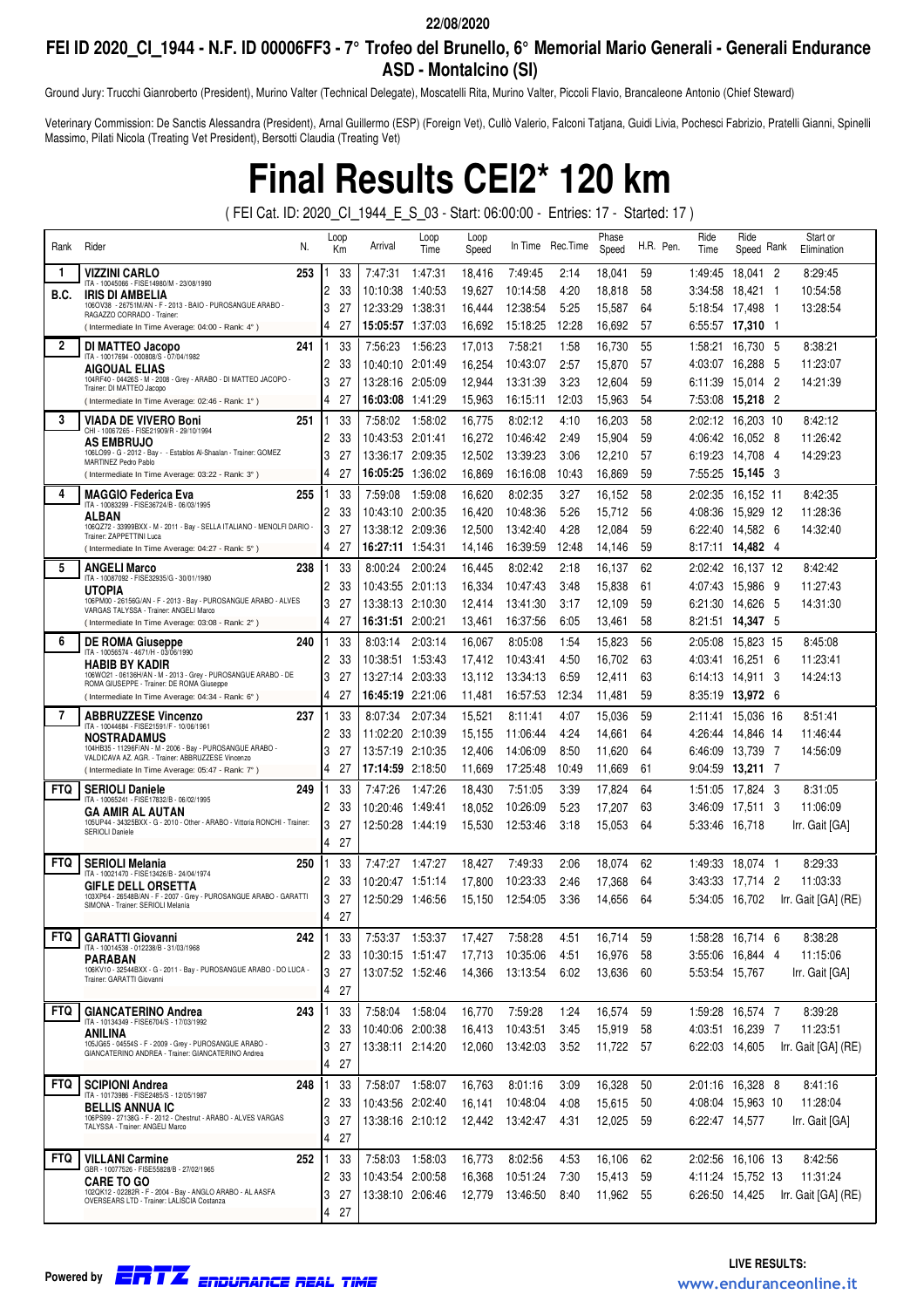| Rank       | Rider<br>N.                                                                                                    | Loop<br>Km           | Arrival          | Loop<br>Time | Loop<br>Speed |          | In Time Rec. Time | Phase<br>Speed |    | H.R. Pen. | Ride<br>Time      | Ride<br>Speed | Rank | Start or<br>Elimination |
|------------|----------------------------------------------------------------------------------------------------------------|----------------------|------------------|--------------|---------------|----------|-------------------|----------------|----|-----------|-------------------|---------------|------|-------------------------|
| <b>FTQ</b> | 254<br><b>ZANIN Gabriele</b>                                                                                   | 33                   | 7:58:05          | 1:58:05      | 16,768        | 8:01:19  | 3:14              | 16,321         | 54 |           | 2:01:19           | 16,321 9      |      | 8:41:19                 |
|            | ITA - 10056384 - FISE6875/T - 07/01/1953<br><b>RIO</b>                                                         | 33<br>2              | 10:43:57         | 2:02:38      | 16,146        | 10:48:30 | 4:33              | 15,568         | 54 |           | 4:08:30           | 15,936 11     |      | 11:28:30                |
|            | 105DG88 - 28482T - G - 2010 - Bay - ANGLO ARABO - ZANIN GABRIELE -<br>Trainer: ZANIN Gabriele                  | 27<br>3              | 13:45:18 2:16:48 |              | 11,842        | 13:51:31 | 6:13              | 11,327         | 53 |           | 6:31:31           | 14,252        |      | Irr. Gait [GA] (RE)     |
|            |                                                                                                                | 27<br>4              |                  |              |               |          |                   |                |    |           |                   |               |      |                         |
| <b>FTQ</b> | 246<br><b>PATELLA Samuel</b>                                                                                   | 33                   | 7:49:30          | 1:49:30      | 18,082        | 7:51:52  | 2:22              | 17,700         | 59 |           | 1:51:52 17,700 4  |               |      | 8:31:52                 |
|            | ITA - 10086487 - FISE28127/A - 16/06/1981<br><b>PRUDENS</b>                                                    | 33<br>2              | 10:14:03         | 1:42:11      | 19,377        | 10:17:23 | 3:20              | 18,765         | 59 |           | 3:37:23 18,217    |               |      | Irr. Gait [GA]          |
|            | 106CX98 - 19575A - F - 2012 - Chestnut - RUSSA - PESCE ANDREA - Trainer:<br><b>VOLPE Adriana</b>               | 27<br>3              |                  |              |               |          |                   |                |    |           |                   |               |      |                         |
|            |                                                                                                                | 27<br>$\overline{4}$ |                  |              |               |          |                   |                |    |           |                   |               |      |                         |
| <b>FTQ</b> | 244<br><b>MASSOBRIO Daniele</b>                                                                                | 33                   | 8:00:28          | 2:00:28      | 16,436        | 8:03:10  | 2:42              | 16,076         | 50 |           | 2:03:10 16,076 14 |               |      | 8:43:10                 |
|            | ITA - 10054794 - 007415/C - 12/07/1989<br><b>AZIA AL MONTASIR</b>                                              | 33<br>2              | 10:46:22 2:03:12 |              | 16,071        | 11:00:12 | 13:50             | 14,449         | 57 |           | 4:20:12 15,219    |               |      | Metabolic [ME]          |
|            | 106GO10 - 03172R - F - 2010 - Grey - PUROSANGUE ARABO - ROSI<br>CHIARA - Trainer: ROSI Chiara                  | 27<br>3              |                  |              |               |          |                   |                |    |           |                   |               |      |                         |
|            |                                                                                                                | 27<br>$\overline{4}$ |                  |              |               |          |                   |                |    |           |                   |               |      |                         |
| <b>FTQ</b> | 247<br><b>RIBOLDI Giacomo</b>                                                                                  | 33                   | 7:59:30          | 1:59:30      | 16,569        | 8:07:59  | 8:29              | 15,471         | 56 |           | 2:07:59           | 15,471        |      | Irr. Gait [GA]          |
|            | ITA - 10085325 - FISE28193/B - 09/08/1958<br><b>USELIUS</b>                                                    | 33<br>2              |                  |              |               |          |                   |                |    |           |                   |               |      |                         |
|            | 106WL64 - 34317BXX - M - 2013 - Chestnut - ANGLO ARABO - USELI<br>BACCHITTA LUCIANO - Trainer: RIBOLDI Giacomo | 27<br>3              |                  |              |               |          |                   |                |    |           |                   |               |      |                         |
|            |                                                                                                                | 27<br>4              |                  |              |               |          |                   |                |    |           |                   |               |      |                         |

RE = Re-Inspection - B.C. = Best Condition Show Secretary: Zuccolo Fabio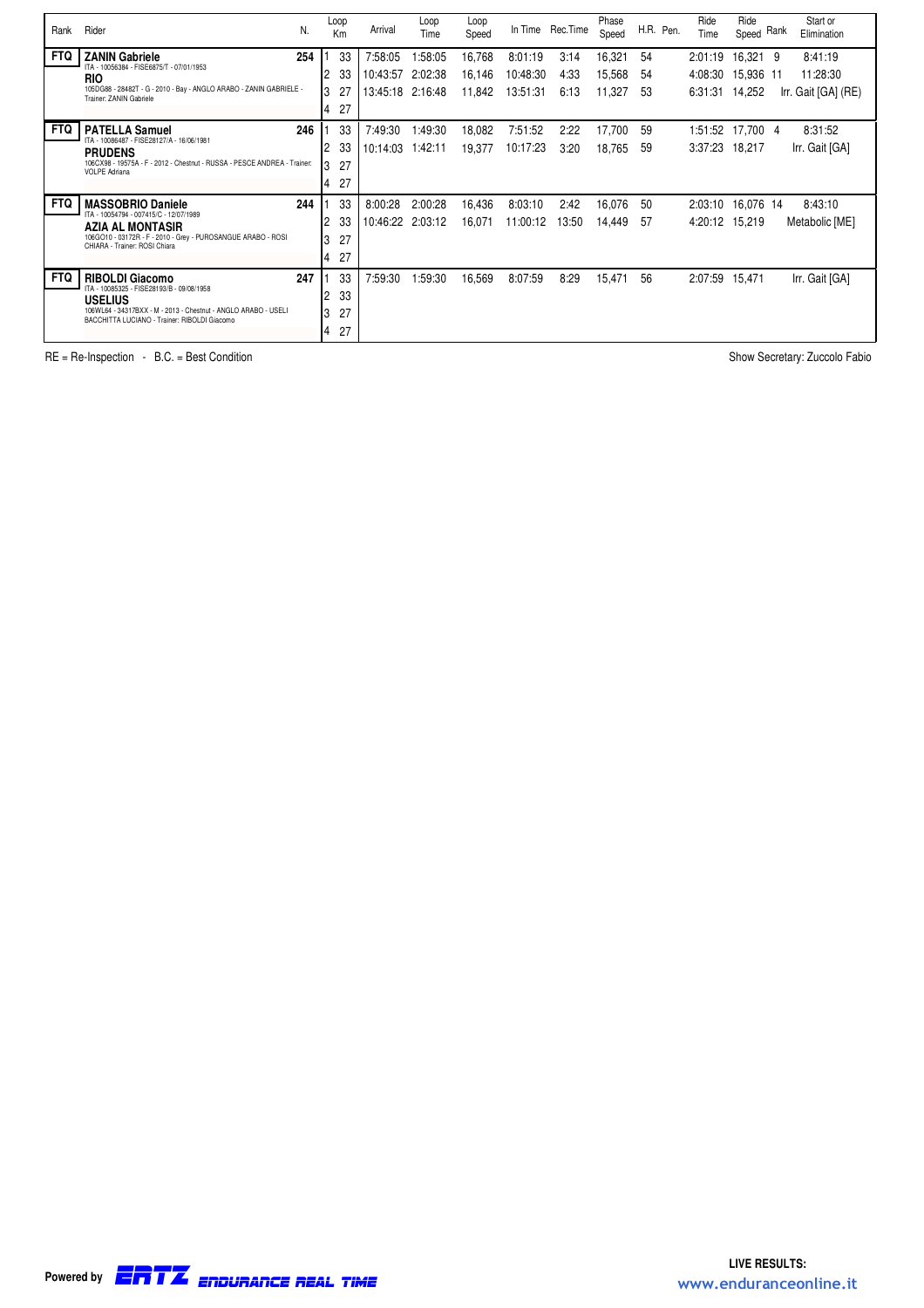## **FEI ID 2020\_CI\_1944 - N.F. ID 00006FF3 - 7° Trofeo del Brunello, 6° Memorial Mario Generali - Generali Endurance ASD - Montalcino (SI)**

Ground Jury: Trucchi Gianroberto (President), Murino Valter (Technical Delegate), Moscatelli Rita, Murino Valter, Piccoli Flavio, Brancaleone Antonio (Chief Steward)

Veterinary Commission: De Sanctis Alessandra (President), Arnal Guillermo (ESP) (Foreign Vet), Cullò Valerio, Falconi Tatjana, Guidi Livia, Pochesci Fabrizio, Pratelli Gianni, Spinelli Massimo, Pilati Nicola (Treating Vet President), Bersotti Claudia (Treating Vet)

**Final Results CEIYJ2\* 120 km**

( FEI Cat. ID: 2020\_CI\_1944\_E\_YJ\_01 - Start: 06:20:00 - Entries: 5 - Started: 5 )

| Rank         | Rider<br>N.                                                                                                                    | Loop<br>Km |    | Arrival          | Loop<br>Time | Loop<br>Speed |          | In Time Rec. Time | Phase<br>Speed | H.R. Pen. | Ride<br>Time | Ride<br>Rank<br>Speed | Start or<br>Elimination |
|--------------|--------------------------------------------------------------------------------------------------------------------------------|------------|----|------------------|--------------|---------------|----------|-------------------|----------------|-----------|--------------|-----------------------|-------------------------|
|              | 235<br><b>GURIERI Alice</b>                                                                                                    | 33         |    | 8:10:28          | 1:50:28      | 17,924        | 8:19:06  | 8:38              | 16,625         | 46        | 1:59:06      | 16,625 3              | 8:59:06                 |
|              | ITA - 10205167 - FISE30189/E - 10/09/2005 - Y.R.<br><b>MCANGRANDE</b>                                                          | 33<br>2    |    | 10:38:23         | 39:17:       | 19,943        | 10:46:53 | 8:30              | 18,370         | 53        | 3:46:53      | 17.454                | 11:26:53                |
|              | 106OS52 - 15233E - G - 2013 - Bay - MAREMMANO - ROSI ANTONIO -<br>Trainer: ROSI Antonio                                        | 3<br>27    |    | 13:27:16         | 2:00:23      | 13.457        | 13:32:20 | 5:04              | 12,914         | 52        | 5:52:20      | 15.837<br>- 1         | 14:22:20                |
|              | (Intermediate In Time Average: 07:24 - Rank: 5°)                                                                               | 27<br>4    |    | 16:01:44         | 1:39:24      | 16,298        | 16:16:52 | 15:08             | 16,298         | 59        | 7:31:44      | 15,939 1              |                         |
| $\mathbf{2}$ | 232<br><b>BELLACCINI Lucrezia</b><br>ITA - 10151785 - FISE23440/F - 04/05/2000 - Y.R.                                          | 33         |    | 8:10:30          | 1:50:30      | 17,919        | 8:14:25  | 3:55              | 17,305         | 58        | 1:54:25      | 17,305 1              | 8:54:25                 |
| B.C.         | <b>FORRESTH</b>                                                                                                                | 33<br>2    |    | 10:43:58         | 1:49:33      | 18,074        | 10:48:51 | 4:53              | 17,303         | 60        | 3:48:51      | 17.304<br>- 2         | 11:28:51                |
|              | 103KW48 - 08335F - G - 2004 - Grey - ARABO - RICCI GIAMPIERO - Trainer:<br><b>RICCI Giampiero</b>                              | 3<br>27    |    | 13:29:23         | 2:00:32      | 13.440        | 13:34:23 | 5:00              | 12,905         | 58        | 5:54:23      | 15,746<br>- 2         | 14:24:23                |
|              | (Intermediate In Time Average: 04:36 - Rank: 2°)                                                                               | 27<br>4    |    | 16:04:51         | 1:40:28      | 16,125        | 16:18:32 | 13:41             | 16.125         | 55        | 7:34:51      | 15,829 2              |                         |
| 3            | <b>DINO Carola</b><br>234                                                                                                      | 33         |    | 8:10:28          | 1:50:28      | 17,924        | 8:16:52  | 6:24              | 16,942         | 49        | 1:56:52      | 16,942 2              | 8:56:52                 |
|              | ITA - 10149837 - FISE45480/A - 29/09/1999 - Y.R.<br><b>COLORADO</b>                                                            | 33<br>2    |    | 10:51:11         | 1:54:19      | 17.320        | 10:53:59 | 2:48              | 16,906         | 52        | 3:53:59      | 16.924 3              | 11:33:59                |
|              | 103GU25 - 12115A - G - 2004 - Grey - PUROSANGUE ARABO - Sergio DINO -<br>Trainer: DINO Carola                                  | 3<br>27    |    | 13:29:22         | 1:55:23      | 14,040        | 13:38:38 | 9:16              | 12,996         | 47        | 5:58:38      | 15,559<br>-3          | 14:28:38                |
|              | (Intermediate In Time Average: 06:09 - Rank: 4°)                                                                               | 4<br>27    |    | 16:05:05         | 1:36:27      | 16,796        | 16:23:56 | 18:51             | 16.796         | 58        | 7:35:05      | 15,821 3              |                         |
|              | 236<br><b>PERRI Samuel</b>                                                                                                     |            | 33 | 8:27:44          | 2:07:44      | 15,501        | 8:30:08  | 2:24              | 15,215         | 58        | 2:10:08      | 15.215 4              | 9:10:08                 |
|              | ITA - 10195067 - FISE93128/B - 13/08/2002 - Y.R.<br><b>HATOR ICAR PERBAR</b>                                                   | 33<br>2    |    | 11:13:24         | 2:03:16      | 16.063        | 11:17:34 | 4:10              | 15,538         | 56        | 4:17:34      | 15.375 4              | 11:57:34                |
|              | 106CX89 - 32485BXX - M - 2009 - Grey - SCONOSCIUTA - AZ. AGR. STELLA<br>ALPINA DI PLATI BARBARA E C. - Trainer: PERRI Vincenzo | 3<br>27    |    | 13:55:24         | 1:57:50      | 13.748        | 14:00:11 | 4:47              | 13,212         | 59        | 6:20:11      | 14.677 4              | 14:50:11                |
|              | (Intermediate In Time Average: 03:47 - Rank: 1°)                                                                               | 27<br>4    |    | 16:55:19 2:05:08 |              | 12,946        | 17:03:27 | 8:08              | 12,946         | 58        | 8:25:19      | 14,248 4              |                         |
| 5.           | 233<br><b>BENCINI Claudia</b>                                                                                                  | 33         |    | 8:27:50          | 2:07:50      | 15,489        | 8:32:26  | 4:36              | 14,951         | 59        | 2:12:26      | 14.951<br>- 5         | 9:12:26                 |
|              | ITA - 10149843 - FISE30045/F - 05/09/1999 - Y.R.<br><b>ROTEGAGIU</b>                                                           | 33<br>2    |    | 11:15:38         | 2:03:12      | 16.071        | 11:22:13 | 6:35              | 15,256         | 63        | 4:22:13      | 15.102 5              | 12:02:13                |
|              | 105KV53 - 13822F - M - 2010 - Bay - ANGLO ARABO - MENICONI<br>ROBERTO - Trainer: AUZZI Alfio                                   | 3<br>27    |    | 14:10:11         | 2:07:58      | 12,660        | 14:17:20 | 7:09              | 11,990         | -61       | 6:37:20      | 14.044 5              | 15:07:20                |
|              | (Intermediate In Time Average: 06:07 - Rank: 3°)                                                                               | 27<br>4    |    | 17:14:23 2:07:03 |              | 12.751        | 17:27:28 | 13:05             | 12.751         | 59        | 8:44:23      | 13.730 5              |                         |

B.C. = Best Condition Contract Condition Show Secretary: Zuccolo Fabio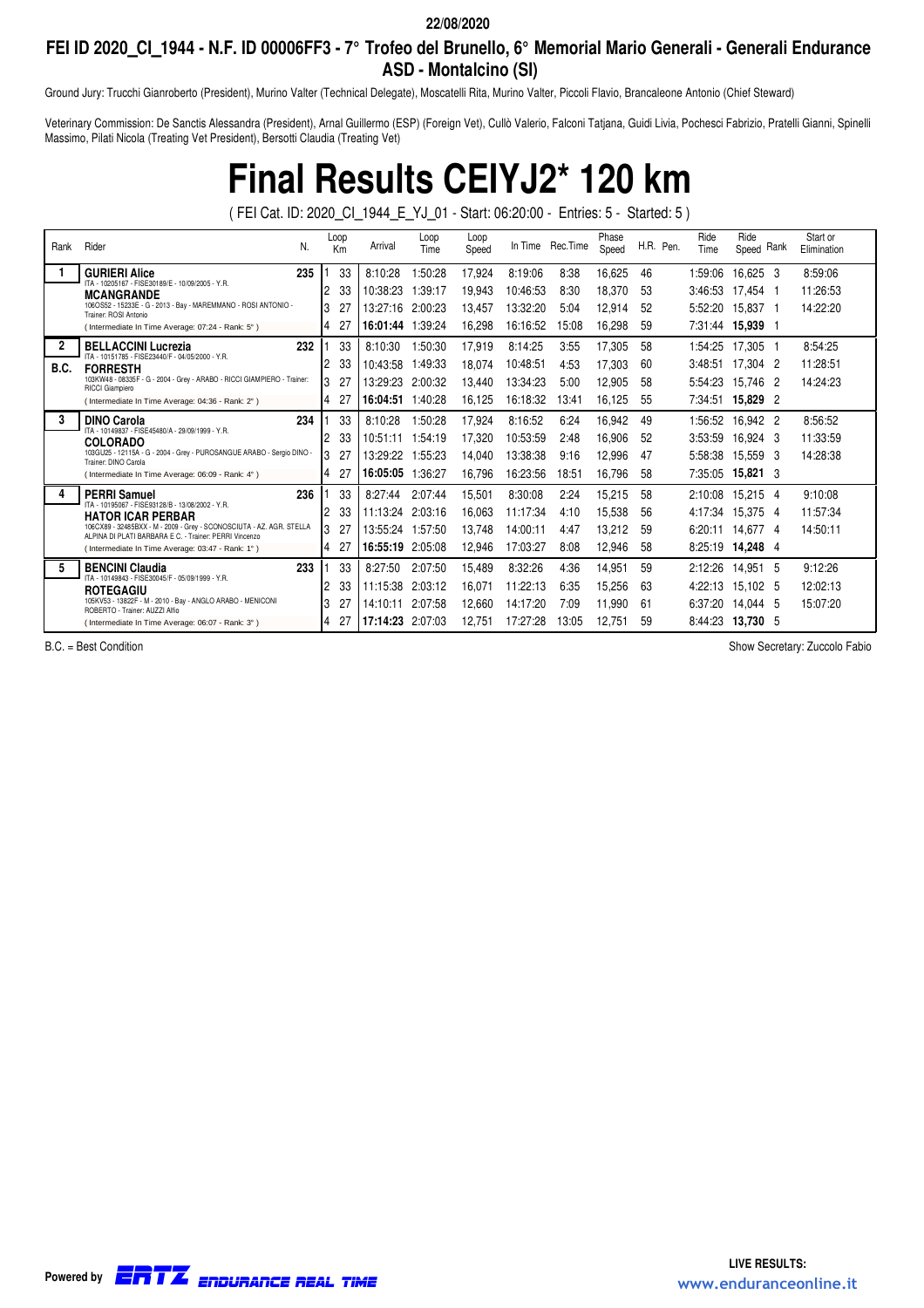## **FEI ID 2020\_CI\_1944 - N.F. ID 00006FF3 - 7° Trofeo del Brunello, 6° Memorial Mario Generali - Generali Endurance ASD - Montalcino (SI)**

Ground Jury: Trucchi Gianroberto (President), Murino Valter (Technical Delegate), Moscatelli Rita, Murino Valter, Piccoli Flavio, Brancaleone Antonio (Chief Steward)

Veterinary Commission: De Sanctis Alessandra (President), Arnal Guillermo (ESP) (Foreign Vet), Cullò Valerio, Falconi Tatjana, Guidi Livia, Pochesci Fabrizio, Pratelli Gianni, Spinelli Massimo, Pilati Nicola (Treating Vet President), Bersotti Claudia (Treating Vet)

## **Final Results CEI2\* Ladies 120 km**

( FEI Cat. ID: 2020\_CI\_1944\_E\_S\_02 - Start: 06:40:00 - Entries: 9 - Started: 9 )

| Rank         | Rider<br>N.                                                                                                        | Loop<br>Km           | Arrival                 | Loop<br>Time | Loop<br>Speed |          | In Time Rec. Time | Phase<br>Speed |    | H.R. Pen. | Ride<br>Time | Ride<br>Speed Rank      |                | Start or<br>Elimination |
|--------------|--------------------------------------------------------------------------------------------------------------------|----------------------|-------------------------|--------------|---------------|----------|-------------------|----------------|----|-----------|--------------|-------------------------|----------------|-------------------------|
| 1            | 229<br>RODRIGUEZ Camila                                                                                            | 33                   | 8:35:15                 | 1:55:15      | 17,180        | 8:37:36  | 2:21              | 16,837         | 59 |           | 1:57:36      | 16,837 7                |                | 9:17:36                 |
| B.C.         | ARG - 10119729 - 09/08/1999 - Y.R.<br><b>SERENA</b>                                                                | 2<br>33              | 11:16:01 1:58:25        |              | 16,721        | 11:18:18 | 2:17              | 16.404         | 59 |           | 3:58:18      | 16,618                  | - 4            | 11:58:18                |
|              | 106QW72 - 27141M - F - 2012 - Grey - SCONOSCIUTA - ALFANO<br>MASSIMILIANO - Trainer: SERIOLI Daniele               | 3<br>27              | 13:48:30                | 1:50:12      | 14.701        | 13:54:35 | 6:05              | 13,931         | 55 |           | 5:54:35      | 15.737 4                |                | 14:44:35                |
|              | (Intermediate In Time Average: 03:34 - Rank: 4°)                                                                   | 4<br>27              | <b>16:07:09</b> 1:22:34 |              | 19.621        | 16:20:16 | 13:07             | 19.621         | 59 |           | 7:17:09      | 16.470 1                |                |                         |
| $\mathbf{2}$ | <b>MILIA Sara</b><br>228                                                                                           | 33                   | 8:26:11                 | 1:46:11      | 18.647        | 8:27:46  | 1:35              | 18.373         | 52 |           | 1:47:46      | 18.373 2                |                | 9:07:46                 |
|              | ITA - 10173121 - FISE18520/A - 11/01/1996<br><b>MALIKE</b>                                                         | $\overline{c}$<br>33 | 11:03:10 1:55:24        |              | 17,158        | 11:05:33 | 2:23              | 16,811         | 60 |           | 3:45:33      | 17,557 2                |                | 11:45:33                |
|              | 106CO13 - 18823A/AN - M - 2011 - Grey - PUROSANGUE ARABO - AVEZZA<br>ELISABETTA - Trainer: MILIA Sara              | 3<br>27              |                         |              | 14,466        | 13:40:37 | 3:05              | 14,079         | 56 |           | 5:40:37      | 16,382                  | - 1            | 14:30:37                |
|              | (Intermediate In Time Average: 02:21 - Rank: 2°)                                                                   | 27<br>4              |                         |              | 16,342        | 16:19:55 | 10:10             | 16,342         | 59 |           |              | 7:19:45 <b>16.373</b> 2 |                |                         |
| 3            | <b>MARRAMA Chiara</b><br>227                                                                                       | 33                   | 8:26:11                 | 1:46:11      | 18,647        | 8:27:17  | 1:06              | 18.456         | 59 |           | 1:47:17      | 18,456                  | - 1            | 9:07:17                 |
|              | ITA - 10017324 - 000427/S - 15/11/1985<br><b>ALCAZAR ARMOR</b>                                                     | 2<br>33              | 11:03:12 1:55:55        |              | 17,081        | 11:05:05 | 1:53              | 16,808         | 54 |           |              | 3:45:05 17.593 1        |                | 11:45:05                |
|              | 105UP73 - 04855S - G - 2010 - Bay - ARABO - Ilaria CACCIAGRANO - Trainer:<br>MARRAMA Chiara                        | 3<br>27              |                         |              | 14.002        | 13:43:51 | 3:04              | 13,640         | 55 |           | 5:43:51      | 16.228                  | - 2            | 14:33:51                |
|              | (Intermediate In Time Average: 02:01 - Rank: 1°)                                                                   | 27<br>4              | 16:09:50 1:35:59        |              | 16,878        | 16:18:47 | 8:57              | 16.878         | 55 |           | 7:19:50      | 16,370 3                |                |                         |
| 4            | <b>BERNI Chiara</b><br>224                                                                                         | 33                   | 8:26:13                 | 1:46:13      | 18.641        | 8:28:51  | 2:38              | 18.190         | 61 |           | 1:48:51      | 18.190 3                |                | 9:08:51                 |
|              | ITA - 10079224 - FISE13301/G - 23/04/1994<br><b>MARTE RP</b>                                                       | 2<br>33              | 11:03:11 1:54:20        |              | 17,318        | 11:06:02 | 2:51              | 16,897         | 63 |           |              | 3:46:02 17.520 3        |                | 11:46:02                |
|              | 104VN63 - 22910G/AN - M - 2009 - SAURO - ARABO - BERNI CHIARA -<br>Trainer: BERNI Chiara                           | 3<br>27              | 13:36:07 1:50:05        |              | 14,716        | 13:49:31 | 13:24             | 13,119         | 56 |           | 5:49:31      | 15,965                  | - 3            | 14:39:31                |
|              | (Intermediate In Time Average: 06:18 - Rank: 7°)                                                                   | 27<br>4              | <b>16:30:40</b> 1:51:09 |              | 14,575        | 16:43:25 | 12:45             | 14,575         | 59 |           |              | 7:40:40 15,630 4        |                |                         |
| 5            | <b>LEONE Simonetta</b><br>225                                                                                      | 33                   | 8:35:18                 | 1:55:18      | 17,173        | 8:37:03  | 1:45              | 16,916         | 59 |           | 1:57:03      | 16,916 5                |                | 9:17:03                 |
|              | ITA - 10076140 - FISE5251/S - 23/12/1994<br><b>HEART OF GLASS</b>                                                  | 33<br>2              | 11:16:05 1:59:02        |              | 16,634        | 11:20:27 | 4:22              | 16,045         | 61 |           | 4:00:27      | 16.469                  | - 6            | 12:00:27                |
|              | 105VP90 - 25612G - M - 2011 - Chestnut - PUROSANGUE ARABO -<br>COTTONE ROBERTO - Trainer: STURBA Ivan              | 3<br>27              | 13:57:28 1:57:01        |              | 13,844        | 14:01:17 | 3:49              | 13,407         | 59 |           |              | 6:01:17 15.445          | - 6            | 14:51:17                |
|              | (Intermediate In Time Average: 03:19 - Rank: 3°)                                                                   | 4<br>27              | 16:55:25 2:04:08        |              | 13.050        | 17:03:32 | 8:07              | 13.050         | 57 |           |              | 8:05:25 14,833 5        |                |                         |
| 6            | <b>ZANOTTI Elisa</b><br>231                                                                                        | 33                   | 8:35:19                 | 1:55:19      | 17.170        | 8:37:46  | 2:27              | 16.813         | 54 |           | 1:57:46      | 16.813                  | - 8            | 9:17:46                 |
|              | ITA - 10143121 - FISE37030/B - 21/07/1998<br><b>GAJA BACHUS</b>                                                    | 2<br>33              | 11:16:04 1:58:18        |              | 16,737        | 11:19:14 | 3:10              | 16,301         | 59 |           |              | 3:59:14 16.553          | - 5            | 11:59:14                |
|              | 106OT30 - 33674BXX - G - 2013 - Chestnut - SELLA POLONIA - GARATTI<br>GIOVANNI - Trainer: GARATTI Giovanni         | 3<br>27              | 13:48:46  1:49:32       |              | 14,790        | 14:00:09 | 11:23             | 13,398         | 57 |           |              | 6:00:09 15.494 5        |                | 14:50:09                |
|              | (Intermediate In Time Average: 05:40 - Rank: 5°)                                                                   | 27<br>4              | <b>16:55:26</b> 2:05:17 |              | 12,931        | 17:03:51 | 8:25              | 12,931         | 48 |           |              | 8:05:26 14,832 6        |                |                         |
| 7            | <b>DI MARCO Rosalinda</b><br>223                                                                                   | 33                   | 8:35:16                 | 1:55:16      | 17,178        | 8:42:10  | 6:54              | 16,207         | 55 |           | 2:02:10      | 16.207 9                |                | 9:22:10                 |
|              | ITA - 10030820 - 0G2034/S - 17/05/1960<br>QUADDU                                                                   | 33<br>2              | 11:13:35 1:51:25        |              | 17,771        | 11:21:01 | 7:26              | 16.660         | 64 |           | 4:01:01      | 16.430 7                |                | 12:01:01                |
|              | 104VN66 - 04557S - G - 2009 - Bay - ANGLO ARABO - Luciano DI<br>FRANCESCO - Trainer: DI MARCO Rosalinda            | 3<br>27              | 13:57:26 1:56:25        |              | 13,916        | 14:10:36 | 13:10             | 12.502         | 54 |           | 6:10:36      | 15.057 7                |                | 15:00:36                |
|              | (Intermediate In Time Average: 09:10 - Rank: 8°)                                                                   | 27<br>4              | 16:55:30 1:54:54        |              | 14,099        | 17:09:26 | 13:56             | 14.099         | 58 |           | 8:05:30      | 14.830 7                |                |                         |
| 8            | <b>LUI Martina</b><br>226                                                                                          | 33                   | 8:35:18                 | 1:55:18      | 17,173        | 8:37:20  | 2:02              | 16,875         | 57 |           | 1:57:20      | 16,875                  | - 6            | 9:17:20                 |
|              | ITA - 10029168 - 006724/B - 11/11/1975<br><b>FUAD BY FAROUZA</b>                                                   | 2<br>33              | 11:16:03 1:58:43        |              | 16,678        | 11:26:16 | 10:13             | 15,357         | 56 |           | 4:06:16      | 16,080                  | - 8            | 12:06:16                |
|              | 105KK43 - 29196B/AN - G - 2009 - Grey - PUROSANGUE ARABO - ZANETTI<br>GRAZIANO - Trainer: NOVA Massimo             | 3<br>27              | 14:23:40 2:17:24        |              | 11,790        | 14:29:11 | 5:31              | 11,335         | 56 |           | 6:29:11      | 14.338                  | - 8            | 15:19:11                |
|              | (Intermediate In Time Average: 05:55 - Rank: 6°)                                                                   | 27<br>4              | 17:41:37 2:22:26        |              | 11,374        | 17:50:47 | 9:10              | 11,374         | 44 |           |              | 8:51:37 <b>13,544</b> 8 |                |                         |
| <b>FTQ</b>   | 222<br><b>BOTTICCHIO Chiara</b>                                                                                    | 33                   | 8:35:17                 | 1:55:17      | 17,175        | 8:36:54  | 1:37              | 16,938         | 57 |           | 1:56:54      | 16,938                  | $\overline{4}$ | 9:16:54                 |
|              | ITA - 10172754 - FISE75605/B - 13/11/2000 - Y.R.<br><b>SG KRIOS</b>                                                | 2<br>33              | 11:16:02 1:59:08        |              | 16,620        | 11:22:53 | 6:51              | 15.716         | 64 |           | 4:02:53      | 16,304                  |                | Metabolic [ME] (RE)     |
|              | 106KC54 - 09955D/AN - G - 2011 - Chestnut - PUROSANGUE ARABO -<br>Federico BOTTICCHIO - Trainer: BOTTICCHIO Chiara | 3<br>27              |                         |              |               |          |                   |                |    |           |              |                         |                |                         |
|              |                                                                                                                    | 27<br>4              |                         |              |               |          |                   |                |    |           |              |                         |                |                         |

RE = Re-Inspection - B.C. = Best Condition Show Secretary: Zuccolo Fabio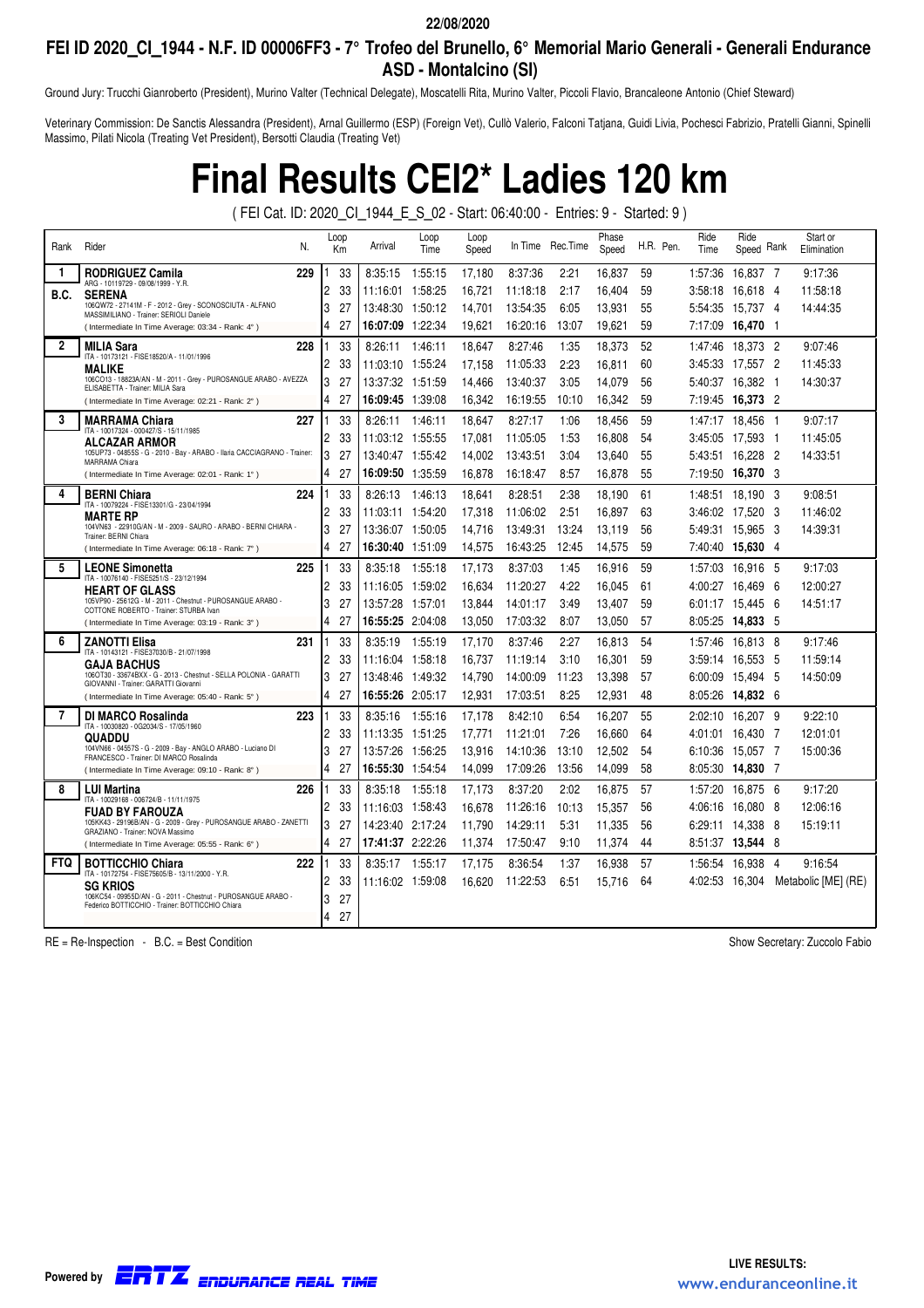## **FEI ID 2020\_CI\_1944 - N.F. ID 00006FF3 - 7° Trofeo del Brunello, 6° Memorial Mario Generali - Generali Endurance ASD - Montalcino (SI)**

Ground Jury: Trucchi Gianroberto (President), Murino Valter (Technical Delegate), Moscatelli Rita, Murino Valter, Piccoli Flavio, Brancaleone Antonio (Chief Steward)

Veterinary Commission: De Sanctis Alessandra (President), Arnal Guillermo (ESP) (Foreign Vet), Cullò Valerio, Falconi Tatjana, Guidi Livia, Pochesci Fabrizio, Pratelli Gianni, Spinelli Massimo, Pilati Nicola (Treating Vet President), Bersotti Claudia (Treating Vet)

# **Final Results CEI1\* 101 km**

( FEI Cat. ID: 2020\_CI\_1944\_E\_S\_01 - Start: 07:00:00 - Entries: 18 - Started: 18 )

| Rank         | Rider<br>N.                                                                                                                  | Loop<br>Кm |          | Arrival                              | Loop<br>Time | Loop<br>Speed    |                      | In Time Rec. Time | Phase<br>Speed   | H.R. Pen. | Ride<br>Time       | Ride<br>Speed Rank      |                | Start or<br>Elimination |
|--------------|------------------------------------------------------------------------------------------------------------------------------|------------|----------|--------------------------------------|--------------|------------------|----------------------|-------------------|------------------|-----------|--------------------|-------------------------|----------------|-------------------------|
| 1            | <b>FUMAGALLI Marta</b><br>208                                                                                                |            | 27       | 8:46:20                              | 1:46:20      | 15,235           | 8:49:46              | 3:26              | 14,759           | 58        | 1:49:46            | 14,759 6                |                | 9:29:46                 |
|              | ITA - 10112947 - FISE26627/A - 23/06/1999 - Y.R.<br><b>EIVISSA BOSANA</b>                                                    | 2          | 27       | 11:14:39 1:44:53                     |              | 15,446           | 11:18:37             | 3:58              | 14,883           | 64        | 3:38:37            | 14,820 4                |                | 11:58:37                |
|              | 106GR87 - 15037E/AN - F - 2011 - Grey - PUROSANGUE ARABO - LA<br>BOSANA S.S. AGRICOLA - Trainer: ORIGGI Diana                | 3          | 27       | 13:41:32 1:42:55                     |              | 15,741           | 13:49:25             | 7:53              | 14,621           | 59        | 5:29:25            | 14,753                  | $\overline{c}$ | 14:39:25                |
|              | (Intermediate In Time Average: 05:06 - Rank: 7°)                                                                             | 4          | 20       | 15:41:15 1:01:50                     |              | 19,407           | 15:55:56             | 14:41             | 19,407           | 58        |                    | 6:31:15 15,489          | - 1            |                         |
| $\mathbf{2}$ | 203<br><b>BONOMI Giulia</b><br>ITA - 10146739 - FISE14172/R - 25/09/1998                                                     |            | 27       | 8:42:38                              | 1:42:38      | 15,784           | 8:45:44              | 3:06              | 15,322           | 49        |                    | 1:45:44 15,322 3        |                | 9:25:44                 |
| B.C.         | AJLAN                                                                                                                        | 2          | 27       | 11:11:08 1:45:24                     |              | 15,370           | 11:13:59             | 2:51              | 14,965           | 57        | 3:33:59            | 15,141 1                |                | 11:53:59                |
|              | 106VT80 - 03622R - M - 2012 - Grey - SCONOSCIUTA - VALENTINI NADIA -<br>Trainer: BONOMI Giulia                               | 3          | 27       | 13:40:51 1:46:52                     |              | 15,159           | 13:46:39             | 5:48              | 14,379           | 54        | 5:26:39            | 14,878                  | - 1            | 14:36:39                |
|              | (Intermediate In Time Average: 03:55 - Rank: 3°)                                                                             | 4          | 20       | 15:41:16 1:04:37                     |              | 18,571           | 15:56:31             | 15:15             | 18,571           | 54        | 6:31:16            | 15,488 2                |                |                         |
| 3            | 211<br><b>MULAS Antonello</b><br>ITA - 10115574 - FISE7950/S - 01/12/1963                                                    |            | 27       | 8:42:37                              | 1:42:37      | 15,787           | 8:44:13              | 1:36              | 15,545           | 57        | 1:44:13            | 15.545 2                |                | 9:24:13                 |
|              | AMIR DI RIFIGLIOLI<br>106XU98 - 15125F/AN - M - 2012 - Chestnut - PUROSANGUE ARABO                                           | 2<br>3     | 27<br>27 | 11:14:39 1:50:26<br>13:57:24 1:57:38 |              | 14,669<br>13,772 | 11:19:46<br>14:03:03 | 5:07<br>5:39      | 14,020<br>13,140 | 59<br>60  | 3:39:46<br>5:43:03 | 14,743<br>14,167 4      | - 5            | 11:59:46<br>14:53:03    |
|              | ALL.TO VALENTINA ARABIANS DI GENERALI A. - Trainer: MULAS Antonello<br>(Intermediate In Time Average: 04:07 - Rank: 4°)      | 4          | 20       | 16:15:07 1:22:04                     |              | 14,622           | 16:23:09             | 8:02              | 14,622           | 49        |                    | 7:05:07 14,255 3        |                |                         |
| 4            | <b>VENTICINQUE Maurizio</b><br>217                                                                                           |            | 27       | 8:54:58                              | 1:54:58      | 14,091           | 8:55:58              | 1:00              | 13,970           | 55        | 1:55:58            | 13,970 9                |                | 9:35:58                 |
|              | ITA - 10171633 - FISE12302/C - 22/07/1980                                                                                    | 2          | 27       | 11:25:35 1:49:37                     |              | 14,779           | 11:31:12             | 5:37              | 14,058           | 59        | 3:51:12            | 14,014 7                |                | 12:11:12                |
|              | SALAA EL GRIN<br>106YC62 - 20043A/AN - M - 2013 - Chestnut - PUROSANGUE ARABO -                                              | 3          | 27       | 14:08:20 1:57:08                     |              | 13,830           | 14:11:25             | 3:05              | 13,476           | 59        | 5:51:25            | 13,830 5                |                | 15:01:25                |
|              | CAPRA MAURO ANTONIO - Trainer: VENTICINQUE Maurizio<br>(Intermediate In Time Average: 03:14 - Rank: 2°)                      | 4          | 20       |                                      |              | 15,676           | 16:30:00             | 12:02             | 15,676           | 53        |                    | 7:07:58 <b>14.160</b> 4 |                |                         |
| 5            | <b>ZAMPAGLI Matteo</b><br>220                                                                                                |            | 27       | 8:52:54                              | 1:52:54      | 14,349           | 8:54:55              | 2:01              | 14,097           | 54        | 1:54:55            | 14.097 8                |                | 9:34:55                 |
|              | ITA - 10026127 - 002852/R - 14/10/1983<br><b>BALIVERNE ARTAGNAN</b>                                                          | 2          | 27       | 11:30:07                             | 1:55:12      | 14,063           | 11:33:23             | 3:16              | 13,675           | 62        | 3:53:23            | 13.883 8                |                | 12:13:23                |
|              | 106CW56 - 03414R - F - 2011 - Chestnut - ANGLO ARABO - FIORUCCI<br>FAUSTO - Trainer: FIORUCCI Fausto                         | 3          | 27       | 14:13:00 1:59:37                     |              | 13,543           | 14:17:14             | 4:14              | 13,080           | 64        | 5:57:14            | 13,605                  | - 6            | 15:07:14                |
|              | (Intermediate In Time Average: 03:10 - Rank: 1°)                                                                             | 4          | 20       | 16:18:15 1:11:01                     |              | 16,897           | 16:31:07             | 12:52             | 16,897           | 55        |                    | 7:08:15 14,151 5        |                |                         |
| 6            | <b>ZONCA Marco</b><br>221                                                                                                    |            | 27       | 8:52:52                              | 1:52:52      | 14,353           | 8:56:29              | 3:37              | 13,908           | 63        | 1:56:29            | 13,908 11               |                | 9:36:29                 |
|              | ITA - 10088869 - FISE65583/B - 17/08/1995<br><b>TOCADOR DE CAMPEDA</b>                                                       | 2          | 27       | 11:30:07 1:53:38                     |              | 14,256           | 11:34:46             | 4:39              | 13,696           | 64        | 3:54:46            | 13,801 10               |                | 12:14:46                |
|              | 106UH92 - 32993BXX - M - 2012 - Bay - SELLA ITALIANO - SOC. AGRICOLA<br>E FORESTALE ZAPPETTINI S.R.L. - Trainer: ZONCA Marco | 3          | 27       |                                      |              | 13,708           | 14:18:29             | 5:32              | 13,094           | 61        | 5:58:29            | 13,557 7                |                | 15:08:29                |
|              | (Intermediate In Time Average: 04:36 - Rank: 6°)                                                                             | 4          | 20       |                                      |              | 17,196           | 16:31:17             | 13:01             | 17,196           | 59        |                    | 7:08:16 14,150 6        |                |                         |
| 7            | <b>COCCURULLO Carmen</b><br>205<br>ITA - 10088789 - FISE8205/H - 27/02/1989                                                  |            | 27       | 8:46:27                              | 1:46:27      | 15,218           | 8:50:02              | 3:35              | 14,723           | 59        | 1:50:02            | 14.723 7                |                | 9:30:02                 |
|              | <b>PALIUSZ</b><br>106RM39 - 15656E - M - 2013 - Grey - PUROSANGUE ARABO - DE VITA                                            | 2          | 27       |                                      |              | 15,483           | 11:17:03             | 2:23              | 15,138           | 63        |                    | 3:37:03 14.927 3        |                | 11:57:03                |
|              | ANTONELLA - Trainer: BRUNNO Carmine                                                                                          | 3<br>4     | 27<br>20 | 13:51:07 1:54:04                     |              | 14,202<br>11,520 | 13:57:40             | 6:33              | 13,431<br>11,520 | 56<br>56  |                    | 5:37:40 14.393 3        |                | 14:47:40                |
| <b>FTQ</b>   | (Intermediate In Time Average: 04:10 - Rank: 5°)                                                                             |            | 27       | 16:31:50 1:44:10                     |              |                  | 16:42:54             | 11:04             |                  |           |                    | 7:21:50 13,716 7        |                | 9:44:44                 |
|              | <b>BO Alberto Maria</b><br>202<br>ITA - 10143464 - 002195/A - 24/05/1979                                                     | 2          | 27       | 9:01:29                              | 2:01:29      | 13,335<br>14,377 | 9:04:44<br>11:39:28  | 3:15<br>2:03      | 12,988<br>14,120 | 56<br>59  | 2:04:44<br>3:59:28 | 12,988 16<br>13,530 14  |                | 12:19:28                |
|              | TEX<br>106XJ29 - 26012G/AN - M - 2012 - Chestnut - PUROSANGUE ARABO                                                          | 3          | 27       | 14:50:18 2:30:50                     |              | 10,740           | 14:55:01             | 4:43              | 10,415           | 51        | 6:35:01            | 12,303 8                |                | 15:45:01                |
|              | NARDUZZI MASSIMILIANO - Trainer: BO Alberto Maria                                                                            | 4          | 20       | 17:01:48 1:16:47                     |              | 15,628           | 17:08:16             | 6:28              | 15,628           | 50        | 7:51:48 12.844     |                         |                | Out of Time [OT]        |
| <b>FTQ</b>   | <b>VICARIO Damiano</b><br>218                                                                                                |            | 27       | 8:43:33                              | 1:43:33      | 15,645           | 8:45:53              | 2:20              | 15,300           | 63        | 1:45:53            | 15,300 4                |                | 9:25:53                 |
|              | ITA - 10217320 - FISE6116/Y - 06/12/2002 - Y.R.<br><b>DYRON</b>                                                              | 2          | 27       | 11:11:10 1:45:17                     |              | 15,387           | 11:14:31             | 3:21              | 14,913           | 59        | 3:34:31            | 15,104 2                |                | 11:54:31                |
|              | 104ZO95 - 25757M - M - 2009 - Bay - ANGLO ARABO - COCO PASQUALE -<br>Trainer: GIOIA Vincenzo                                 | 3          | 27       | 13:40:52 1:46:21                     |              | 15,233           | 13:44:58             | 4:06              | 14,667           | 64        | 5:24:58 14.955     |                         |                | Irr. Gait [GA]          |
|              |                                                                                                                              | 4          | 20       |                                      |              |                  |                      |                   |                  |           |                    |                         |                |                         |
| <b>FTQ</b>   | 210<br><b>LANZA Carolina</b>                                                                                                 |            | 27       | 8:53:26 1:53:26                      |              | 14,282           | 8:56:06              | 2:40              | 13,953           | 56        |                    | 1:56:06 13,953 10       |                | 9:36:06                 |
|              | ITA - 10185124 - FISE30253/G - 30/01/2003 - Y.R.<br>TIZIU DI GALLURA                                                         | 2          | 27       | 11:25:52 1:49:46                     |              | 14,759           | 11:28:07             | 2:15              | 14,462           | 54        |                    | 3:48:07 14,203 6        |                | 12:08:07                |
|              | 106XJ30 - 26014G/AN - M - 2012 - Chestnut - PUROSANGUE ARABO - AZ.<br>AGR. PICCONI GIOVANNA - Trainer: BO Alberto Maria      | 3          | 27       | 14:16:13 2:08:06                     |              | 12,646           | 14:19:38             | 3:25              | 12,318           | 57        | 5:59:38 13,514     |                         |                | Irr. Gait [GA]          |
|              |                                                                                                                              | 4          | 20       |                                      |              |                  |                      |                   |                  |           |                    |                         |                |                         |
| <b>FTQ</b>   | <b>GATTA Gaia Maria</b><br>209<br>ITA - 10218242 - FISE76463/G - 06/06/2006 - Y.R.                                           |            | 27       | 8:53:43 1:53:43                      |              | 14,246           | 8:58:37              | 4:54              | 13,657           | 59        |                    | 1:58:37 13.657 15       |                | 9:38:37                 |
|              | <b>UGOLA D'ORO</b>                                                                                                           | 2          | 27       | 11:30:13 1:51:36                     |              | 14,516           | 11:37:33             | 7:20              | 13,621           | 59        |                    | 3:57:33 13,639 12       |                | 12:17:33                |
|              | 106YD58 - 26890G - F - 2011 - Grey - SELLA ITALIANO - MORELLO BRUNO -<br>Trainer: BONANNO Arianna                            | 3          | 27       | 14:10:26 1:52:53                     |              | 14,351           | 14:20:36             | 10:10             | 13,165           | 63        | 6:00:36 13.478     |                         |                | Irr. Gait [GA]          |
|              |                                                                                                                              | 4          | 20       |                                      |              |                  |                      |                   |                  |           |                    |                         |                |                         |
| <b>FTQ</b>   | <b>PINTORE Fabrizio</b><br>215<br>ITA - 10153958 - FISE10211/N - 17/07/2001 - Y.R.                                           |            | 27<br>27 | 8:55:17 1:55:17                      |              | 14,052           | 8:58:10              | 2:53              | 13,709           | 57<br>59  |                    | 1:58:10 13.709 14       |                | 9:38:10<br>12:14:14     |
|              | UMAID DEL MA<br>106WB23 - 05372N/AN - M - 2013 - Chestnut - PUROSANGUE ARABO -                                               | 2<br>3     | 27       | 11:28:11 1:50:01<br>14:08:59 1:54:45 |              | 14,725<br>14,118 | 11:34:14<br>14:22:05 | 6:03<br>13:06     | 13,957<br>12,671 | 64        | 6:02:05 13,422     | 3:54:14 13,832 9        |                | Irr. Gait [GA]          |
|              | SOCIETA' AGRICOLA DEL MA' - Trainer: VINCENTELLI Anna Teresa                                                                 | 4          | 20       |                                      |              |                  |                      |                   |                  |           |                    |                         |                |                         |
| <b>FTQ</b>   | ORECCHIONI Maria Letizia Grazia<br>212                                                                                       |            | 27       | 8:55:17 1:55:17                      |              | 14,052           | 8:57:07              | 1:50              | 13,832           | 51        |                    | 1:57:07 13,832 13       |                | 9:37:07                 |
|              | ITA - 10171344 - FISE11035/N - 16/06/2003 - Y.R.                                                                             | 2          | 27       | 11:29:45 1:52:38                     |              | 14,383           | 11:37:37             | 7:52              | 13,444           | 54        |                    | 3:57:37 13,635 13       |                | 12:17:37                |
|              | <b>UDINI'</b><br>106WG98 - 05181N - M - 2013 - Grey - ANGLO ARABO - MARIANI ANTONIA                                          | 3          | 27       | 14:11:52 1:54:15                     |              | 14,179           | 14:26:05             | 14:13             | 12,610 73        |           | 6:06:05 13,276     |                         |                | Metabolic [ME]          |
|              | ANGELA - Trainer: SANNA Costantino                                                                                           | 4          | 20       |                                      |              |                  |                      |                   |                  |           |                    |                         |                |                         |